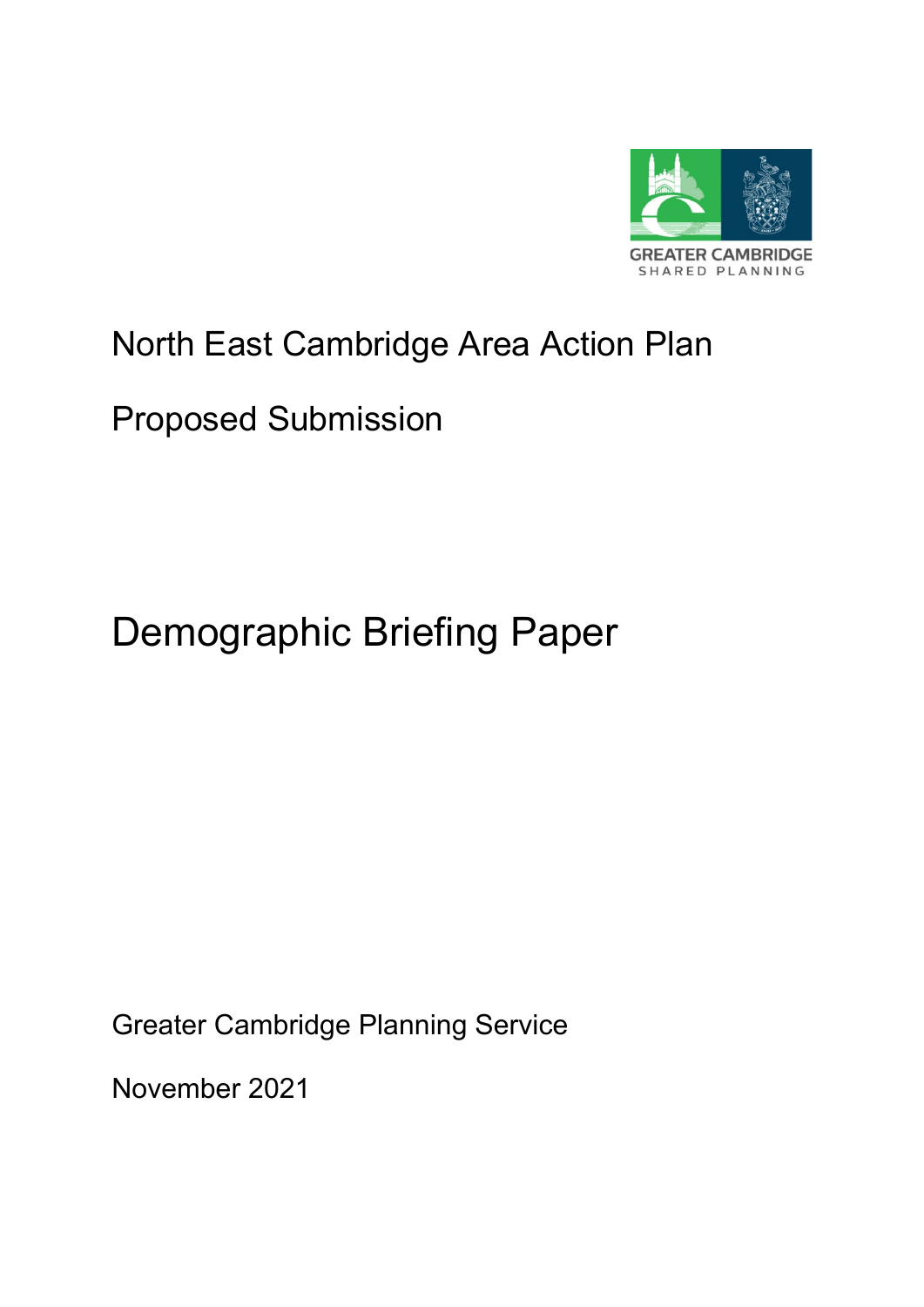# **Methodology Note, Demography, Revised Trajectory July 2021**

Produced by Cambridgeshire County Council, 9th August 2021

North East Cambridge (NEC) is a new urban district to the north of Cambridge on brownfield land currently occupied by a number of industrial type uses. The site was identified as a major development site in the Cambridge and South Cambridgeshire 2018 Local Plans. The councils consulted on the draft North East Cambridge Area Action plan (AAP) in July to October 2020. Once adopted the AAP will set out the development framework for the site. NEC will comprise a mix of housing, workplaces and associated infrastructure and community uses.

This note sets out Cambridgeshire County Council's (CCC) methodology for the production of its population forecasts for North East Cambridge. The population forecasts have been produced based on revised information provided to CCC by Greater Cambridge Shared Planning (GCSP) on the total number of dwellings and dwelling mix at North East Cambridge, as shown in the Table below. CCC was asked by GCSP to produce the forecasts based on 40% of the housing being affordable, spread evenly across the dwelling types. At this stage, the trajectory, in terms of dwelling completions by type over time is not available.

#### **Dwelling mix and total (revised July 2021)**

| <b>Dwelling type</b>   | 1 Bed | 2 Bed | 3 Bed | 4 Bed | Total |
|------------------------|-------|-------|-------|-------|-------|
| <b>Total dwellings</b> | 2,673 | 4,914 | 716   | 47    | 8,350 |
| % of total             | 32%   | 59%   | 9%    | 1%    | 100%  |
| Of which               | 1,069 | 1,966 | 286   | 19    | 3,340 |
| <b>Affordable</b>      |       |       |       |       |       |
| <b>Of which Market</b> | .604  | 2,948 | 430   | 28    | 5,010 |

Based on data provided by Greater Cambridge Shared Planning, July 2021

This methodology note consists of three sections:

- the forecast for the school-aged population (0 to 15 years), using CCC's school pupil forecast methodology,
- the forecast for the population aged 16 years and over, and
- a summary of the overall population forecast.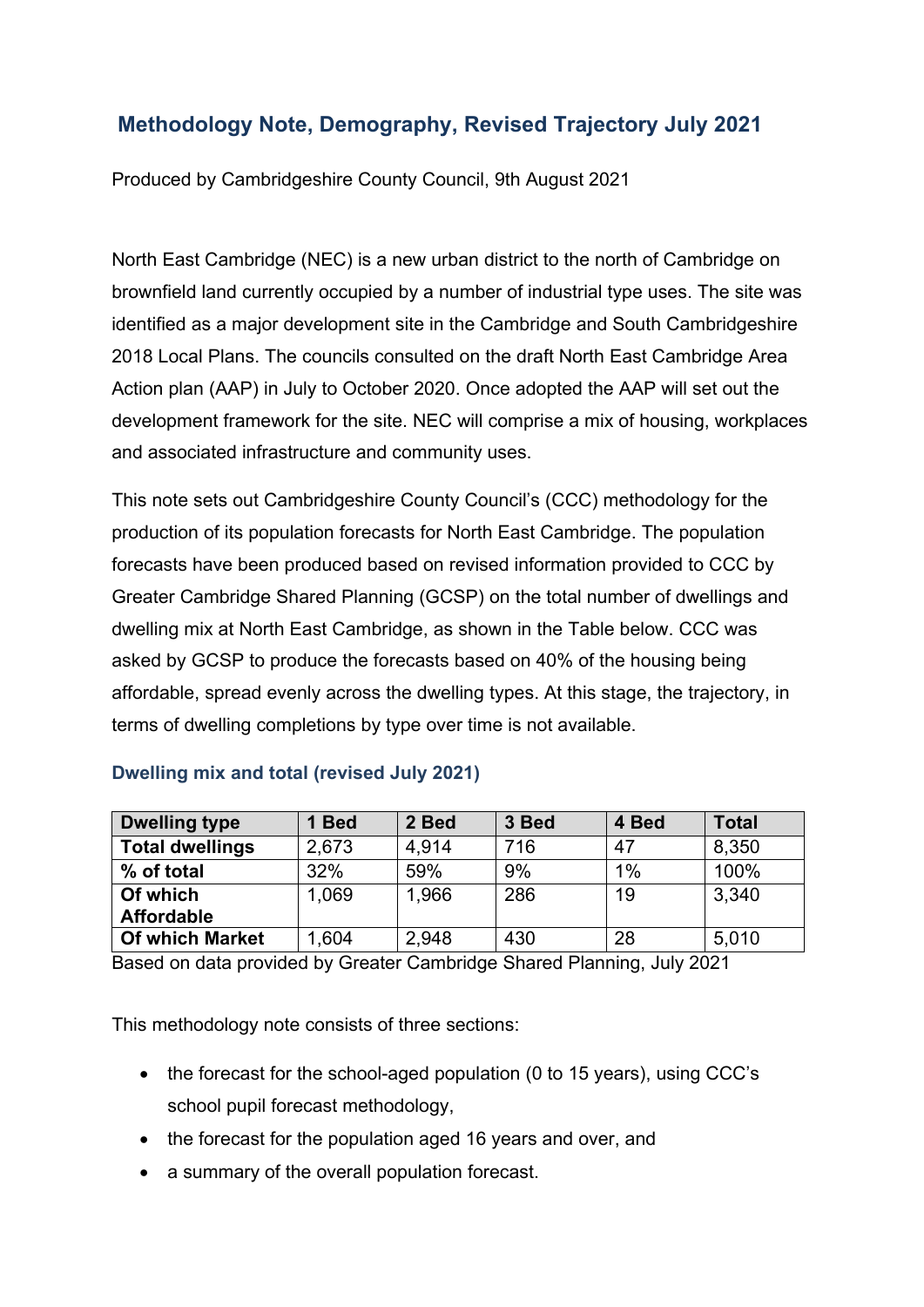## **Forecast for 0-15 years population**

#### **School pupil forecast methodology**

This section sets out CCC's methodology for the production of its forecast for the population aged 0-15 years for North East Cambridge. It sets out the education requirements identified to meet the education needs of the site based on the proposed dwelling numbers at this stage of planning. The assumptions used by the County Council within its pupil forecasting model are updated on a regular basis in line with government guidance, keeping evidence up to date. The main sources of this information are new development surveys and pupil level data.

The multipliers are broken into two categories. Where the housing mix is unknown a general multiplier is applied. Where a detailed mix is known a detailed multiplier is used. The 2017 review of data saw a change in the general pupil multipliers for the primary age range to 30 to 40 pupils per 100 dwellings (up from 25– 35). These are expected to remain in place.

The general multipliers used are:

- Early Years Aged Children = 20-30 per 100 dwellings
- Primary Aged Children = 30-40 per 100 dwellings
- Secondary Aged Children = 18-25 per 100 dwellings.

The general multipliers above are applied where details of housing mix are not known, or at the early stages of a development and likely to change. Where a detailed intended housing mix of a new development is known in full, it is possible to forecast the number of children that might be expected in individual properties based on the number of bedrooms and whether they are market or social rented properties. The full set of child yield multipliers revised and agreed by Cabinet are set out in the two tables below. These were based on a specially commissioned table from the 2011 Census which gave the age of 'wholly moving households' as well as continuous recording of lettings and sales in social housing in England (CORE).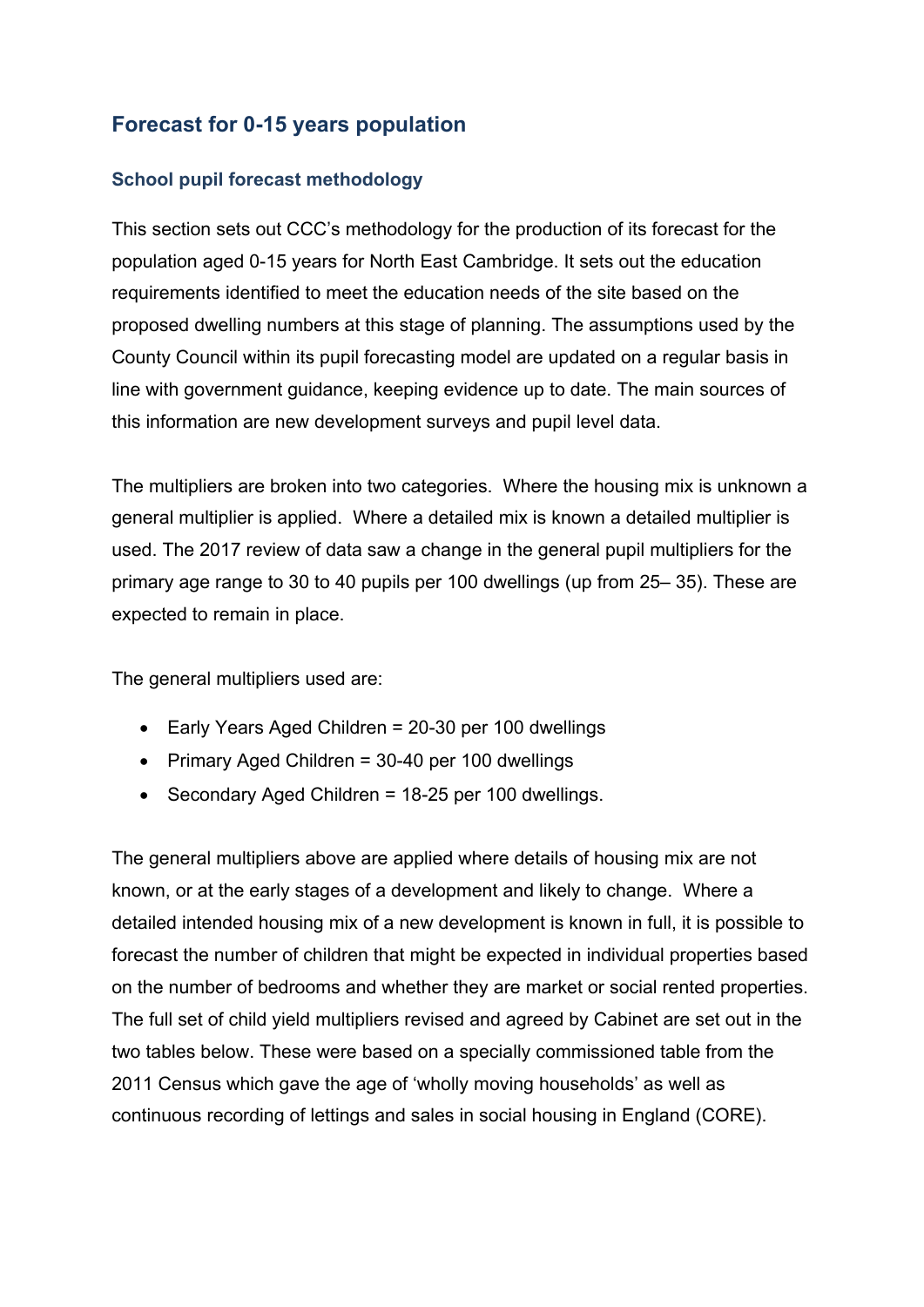### **Numbers of bedrooms-Market and Intermediate housing**

| <b>Age Group</b> | 2 bedrooms | 3 bedrooms | 4+ bedrooms |
|------------------|------------|------------|-------------|
| $0 - 3$          | 1∩         | റ്റ        | 35          |
| $4 - 10$         | ∽          | റ്റ        | 40          |
| $11 - 15$        |            | 15         | 30          |

**Numbers of bedrooms- Social Rent** 

| <b>Age Group</b> | 2 bedrooms | 3 bedrooms | 4+ bedrooms |
|------------------|------------|------------|-------------|
| $0 - 3$          | 40         | 60         |             |
| $4 - 10$         | 15         | 80         | 120         |
| $11 - 15$        |            | 40         | 90          |

#### **Forecast results**

The defining characteristic of NEC is the high proportion of 1 and 2 bedroom dwellings, predominately flats.

#### **For Education Planning and S106 Purposes**

| <b>House type</b> | <b>Number of</b><br><b>Market</b><br><b>Housing</b> | % of total<br>housing | <b>Early Years</b><br>- Number<br>οf<br>0-3 year<br>olds | Primary -<br><b>Number of</b><br>4-10 year<br>olds | Secondary -<br><b>Number of</b><br>11-15 year<br>olds |
|-------------------|-----------------------------------------------------|-----------------------|----------------------------------------------------------|----------------------------------------------------|-------------------------------------------------------|
| 1 bed             | 1,604                                               | 19                    | 0.0                                                      | 0.0                                                | 0.0                                                   |
| 2 bed             | 2,948                                               | 35                    | 294.8                                                    | 146.5                                              | 0.0                                                   |
| 3 bed             | 430                                                 | 5                     | 86.0                                                     | 86.1                                               | 64.5                                                  |
| 4 bed $+$         | 28                                                  | 0                     | 9.8                                                      | 11.2                                               | 8.4                                                   |
| All               | Total of all $=$<br>5,010                           |                       | Total of all $=$<br>390.6                                | Total of all $=$<br>243.8                          | Total of all $=$<br>72.9                              |

| House type | Number of<br><b>Social</b><br><b>Housing</b> | % of total<br>housing | <b>Early Years</b><br>- Number<br>οf<br>0-3 year<br>olds | Primary -<br><b>Number of</b><br>4-10 year<br>olds | <b>Secondary</b><br>- Number<br>of 11-15<br>year olds |
|------------|----------------------------------------------|-----------------------|----------------------------------------------------------|----------------------------------------------------|-------------------------------------------------------|
| 1 bed      | 1,069                                        | 13                    | 0.0                                                      | 0.0                                                | 0.0                                                   |
| 2 bed      | 1,966                                        | 24                    | 786.4                                                    | 294.5                                              | 0.0                                                   |
| 3 bed      | 286                                          | 3                     | 171.6                                                    | 228.8                                              | 114.4                                                 |
| 4 bed $+$  | 19                                           | 0                     | 13.3                                                     | 22.8                                               | 17.1                                                  |
| All        | Total of all $=$<br>3,340                    |                       | Total of all $=$<br>971.3                                | Total of all $=$<br>546.1                          | Total of all =<br>131.5                               |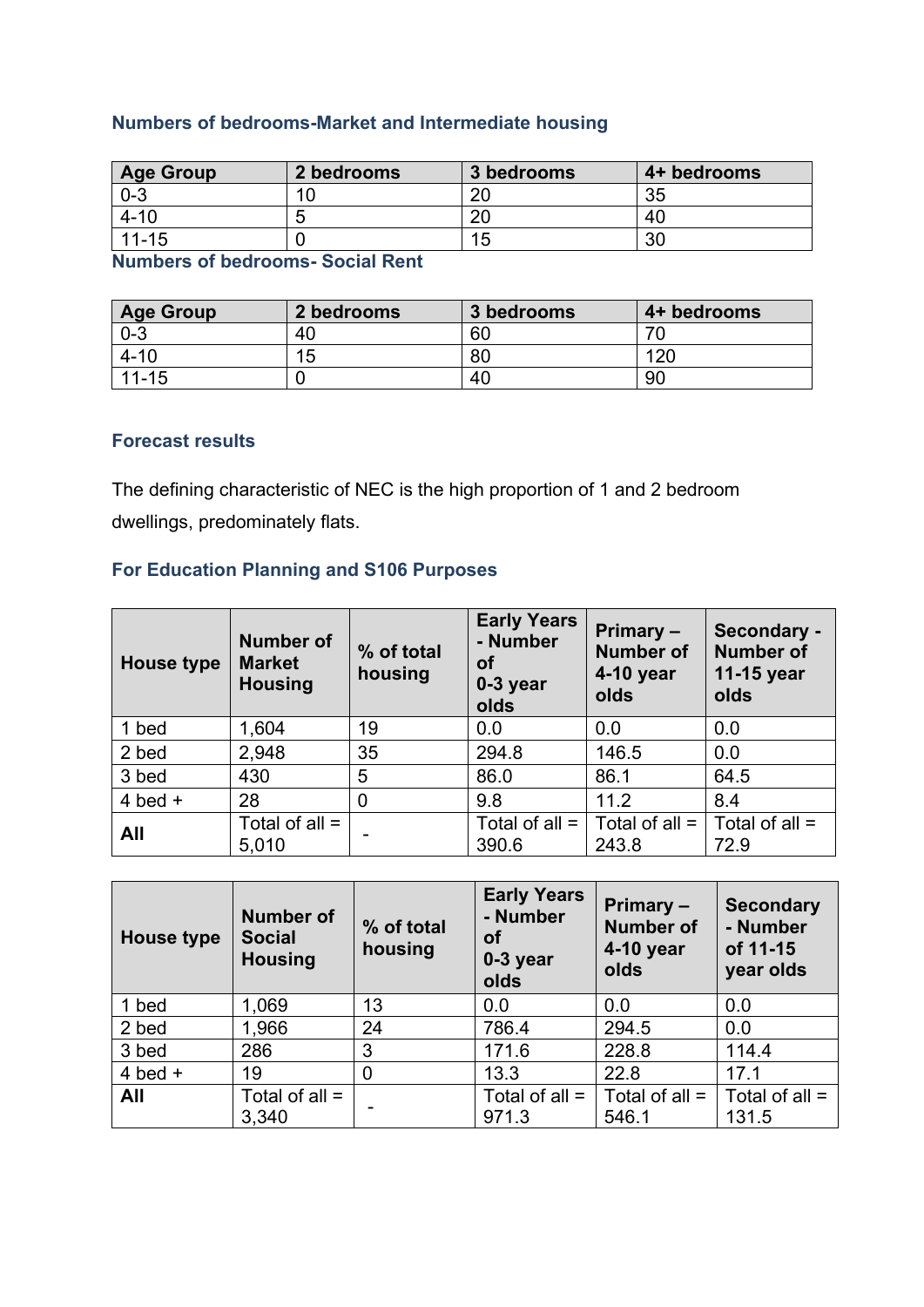| <b>Total</b><br>(Market) | <b>Total</b><br>(Social) | Grand<br><b>Total</b> | % of total<br>housing<br>(ALL) | <b>Early</b><br>Years -<br><b>Number</b><br>οf<br>0-3 year<br>olds | <b>Primary</b><br><b>Number</b><br>of 4-10<br>year<br>olds | <b>Secondary</b><br>- Number<br>of 11-15<br>year olds |
|--------------------------|--------------------------|-----------------------|--------------------------------|--------------------------------------------------------------------|------------------------------------------------------------|-------------------------------------------------------|
| 5,010                    | 3,340                    | 8,350                 | 100                            | 1,362                                                              | 790                                                        | 205                                                   |

The multipliers currently indicate:

- 4 to 10s; 3.76 FE required
- 11-15s; 1.36 FE required.

This is based on the assumption that the NEC development will contain a significant number of one and two bedroom properties.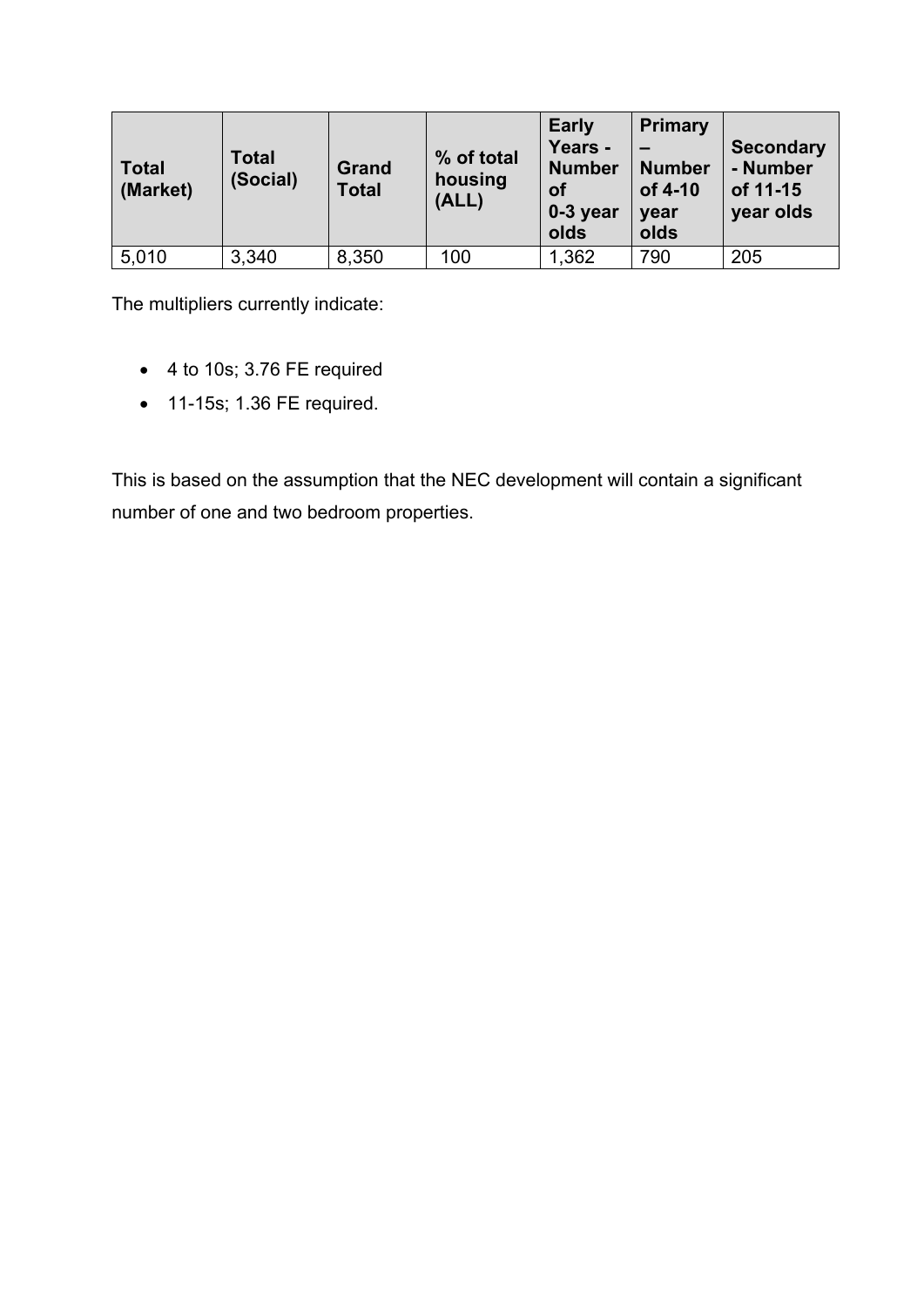## **Forecast for 16 years and over population**

This section sets out CCC's methodology for the production of its forecast for the 16 years and over population for North East Cambridge.

The forecast for the population aged 16 years and over has been produced by applying population multipliers by dwelling size and tenure to the provided housing mix for North East Cambridge. The population multipliers have been derived from  $data<sup>1</sup>$  $data<sup>1</sup>$  $data<sup>1</sup>$  collected from a programme of surveys of households living in new developments within Cambridge undertaken by CCC. This includes data from the following household surveys:

- in 2011-12 of Cromwell Road, George Nuttall Close and the NIAB frontage;
- in 2017-18 of the Cambridge Southern Fringe developments of Clay Farm, Glebe Farm, Ninewells and Trumpington Meadows; and
- in 2019 of Eddington.

As well as using the findings from the surveys listed above, the population multipliers collected from a programme of new development surveys in Peterborough (The Hamptons, Cardea and Paston) during 2020 have been considered (the final report will be published on Cambridgeshire Insight).

As overall response rates, as well as response rates by tenure and dwelling size, vary in, and between, the new developments surveys, Census 2011 data on household occupancy by tenure for Cambridge has also been considered in the production of the population multipliers for North East Cambridge.

The aggregated data from the surveys, along with consideration of Census 2011 data for Cambridge, on occupancy by dwelling size (by number of bedrooms) and tenure was used to derive the set of population multipliers for the 16 years and over population forecast for North East Cambridge, shown in the Table.

<span id="page-5-0"></span><sup>1</sup> [Cambridgeshire County Council:](https://cambridgeshireinsight.org.uk/housing/priority-themes/new-homes-communities/) Data for new homes and communities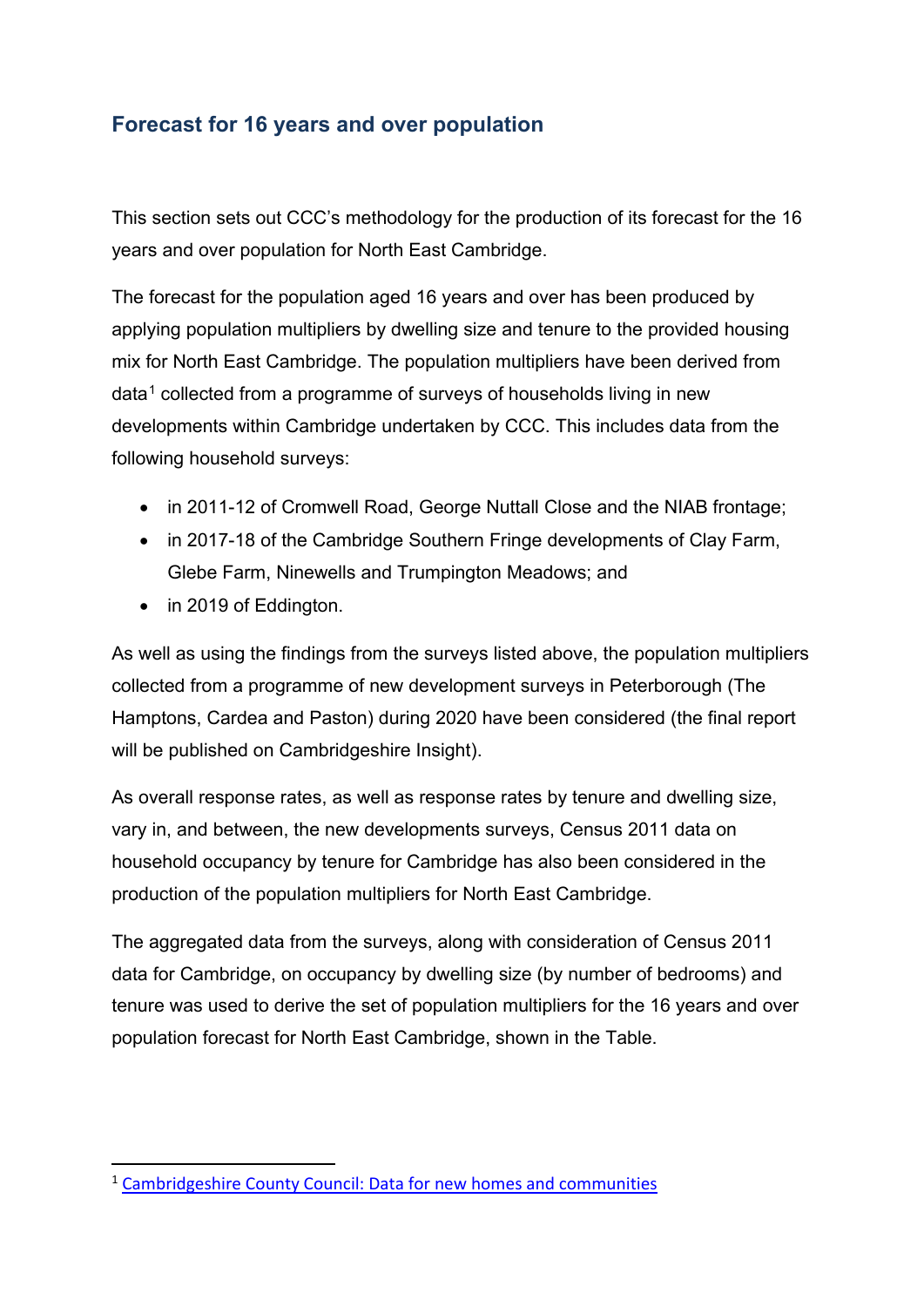#### **Population (16 years and over) multipliers by dwelling size and tenure (persons per dwelling)**

| Dwelling tenure<br>and size | bed  | 2 bed | 3 bed | 4 bed |
|-----------------------------|------|-------|-------|-------|
| Affordable                  | 1.47 | 1.83  | 2.09  | 2.67  |
| <b>Market</b>               | .27  | 1.79  | 1.88  | 2.07  |

The population multipliers have been applied to the dwelling mix by tenure and size for North East Cambridge and produce an overall population forecast for those aged 16 years and over of 14,000, as outlined in the Table below.

#### **16 years and over population forecast (revised housing trajectory, July 2021)**

| <b>Dwelling tenure</b><br>and size | <b>Bed</b> | 2 Bed | 3 Bed | 4 Bed | Total  |
|------------------------------------|------------|-------|-------|-------|--------|
| <b>Affordable</b>                  | 1,575      | 3,605 | 600   | 50    | 5,830  |
| <b>Market</b>                      | 2,035      | 5,265 | 810   | 60    | 8,170  |
| Total                              | 3,610      | 8,870 | 1,410 | 110   | 14,000 |

Data rounded to nearest 5

The forecast age structure of the adult population is based on the findings of the new development surveys. The age structure from each of the surveys was analysed. The range of results was used to derive the forecast age structure, taking into account the dwelling mix proposed for North East Cambridge.

The overall population (16 years and over) forecast for North East Cambridge is shown in the Table below.

#### **16 years and over population forecast by age group**

| Age group         | % of total | <b>Population</b> |
|-------------------|------------|-------------------|
| 16-24 years       |            | 930               |
| 25-29 years       | 20         | 2,745             |
| 30-44 years       | 55         | 7,670             |
| 45-59 years       | 11         | 1,555             |
| 60-74 years       | 5          | 690               |
| 75 years and over | 3          | 410               |
| <b>Total</b>      | 100        | 14,000            |

Population data rounded to nearest 5